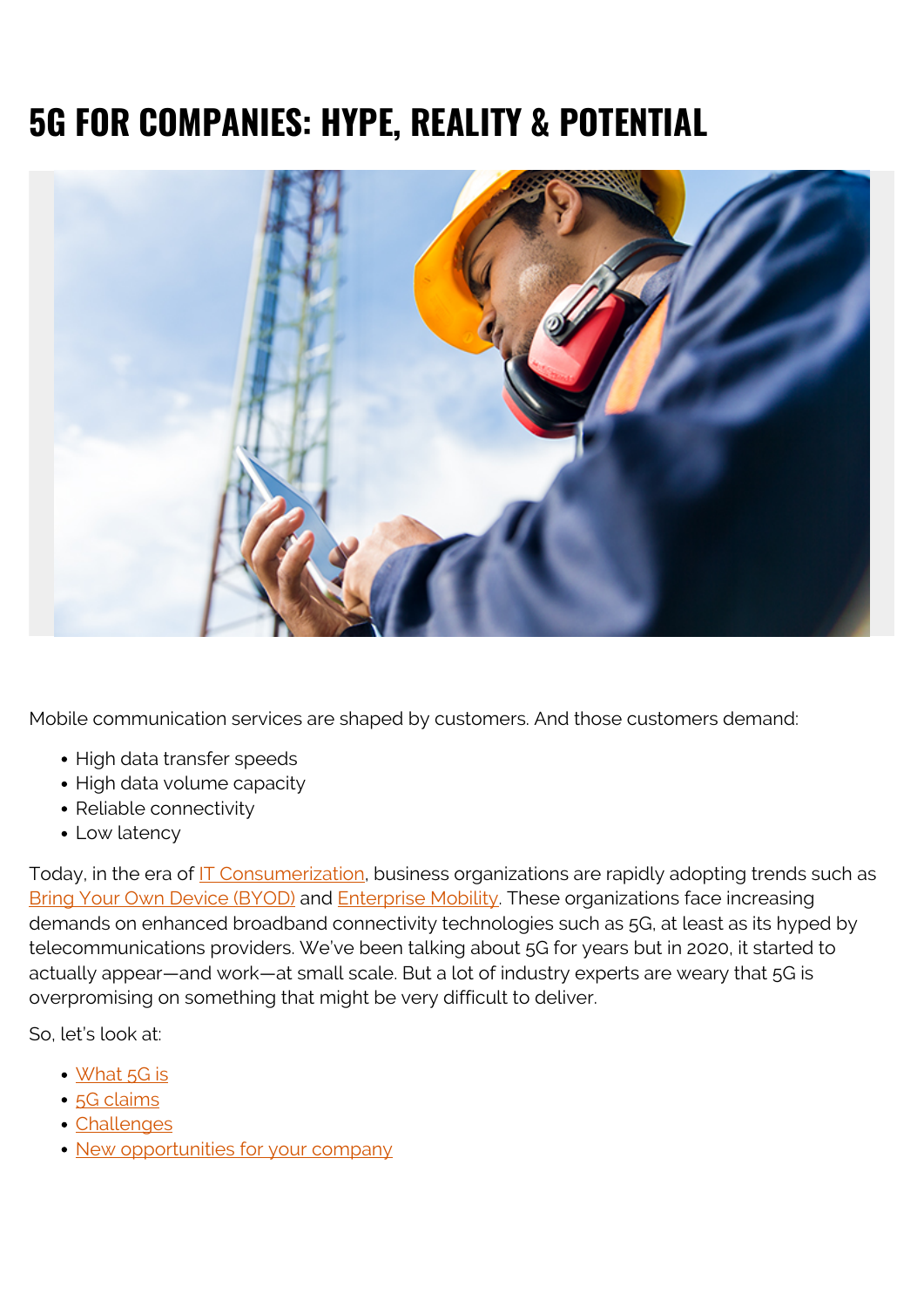# $\geqslant$  bmc



# **What is 5G?**

Broadband cellular networks follow a set of standards that define the quality of communication service. Parameters include latency, bandwidth density, energy usage, data transmission speed and coverage, among others.

When you compare 5G [against the preceding standards](https://www.thalesgroup.com/en/markets/digital-identity-and-security/mobile/inspired/5G) of 4G and 4.5G, here's what 5G offers:

- 10 Gbps data rate (10-100x faster than 4G and 4.5G)
- 1 millisecond latency
- 1000x bandwidth per unit area
- 100x devices connected per unit area as compared with 4G
- 99.999% availability
- 100% coverage
- 90% reduction in network energy usage
- 10-year battery life for low-power loT devices

#### **How 5G works**

The improvements in speed primarily rely on the high frequency band spectrum used for 5G communications. High frequency means that more data can be transmitted between the communication nodes. More data might be good, but the drawback here is that these signals have a shorter wavelength. Thus, the signals cannot travel farther with the same energy compared to lowfrequency spectrum waves.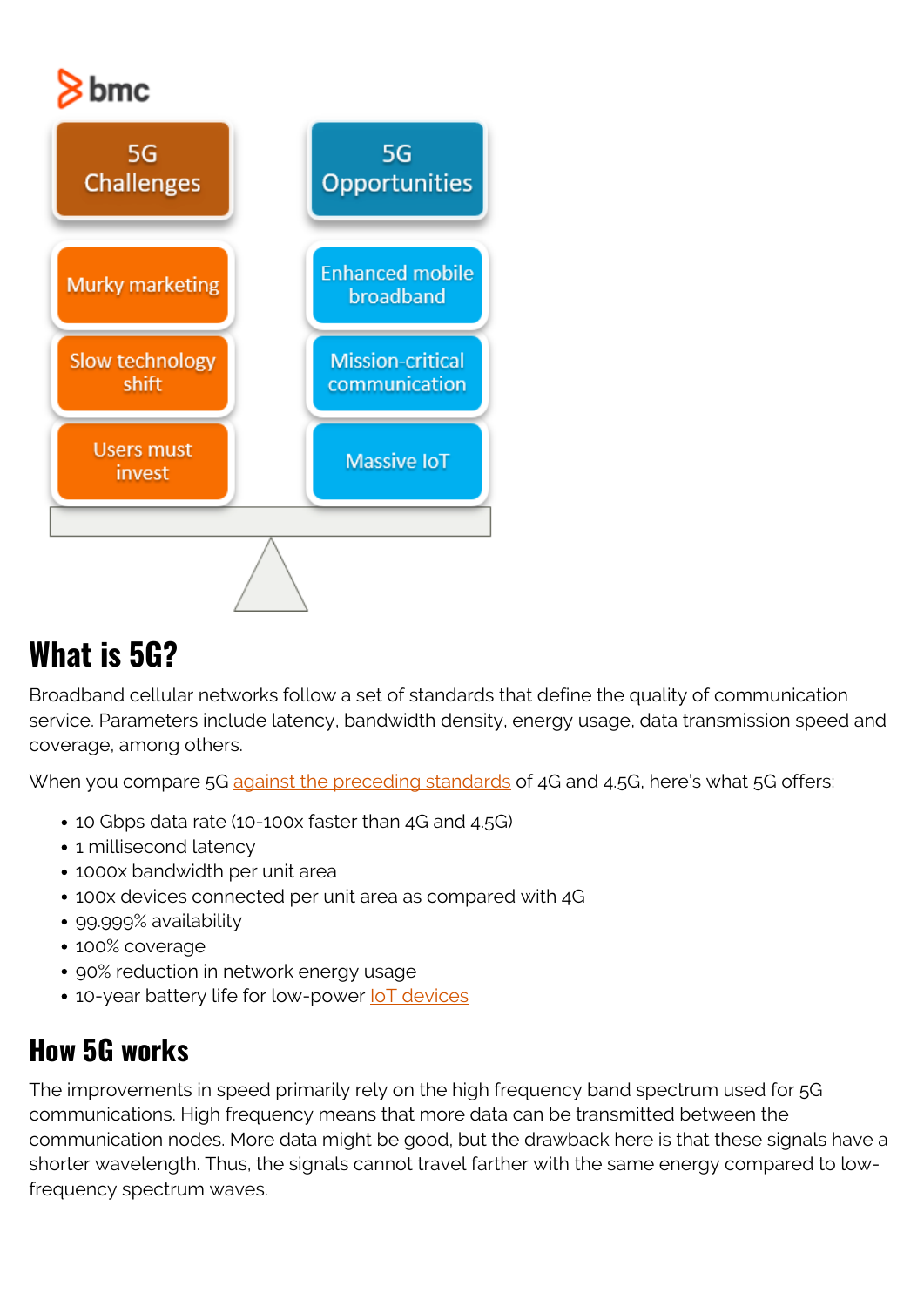## **5G today**

Mobile operators and hardware manufacturers have already responded to this need by manufacturing and deploying the required equipment at scale, with some regions already rolling out 5G services for the consumer and enterprise market. In the U.S., T-Mobile [recently announced](https://www.theverge.com/2020/10/28/21538604/t-mobile-5g-network-midband-coverage-expanded-cities) a planned expansion of 5G coverage from approximately 30 million to 100 million people—by the end of 2020.

But is it really as promising for enterprise organizations? How can they take advantage of the new technology improvements?

## **The truth about 5G marketing**

The bold claim of 5G is a promise to change the world, from healthcare to computing to gaming. Yet, to this day, that promise has not delivered—despite the advertisement claims of telecom providers around the world.

In fact, the speed improvements are currently expected to be only a 20% increase from current 4G according to some [speculation](https://www.marketplace.org/2019/12/05/5g-could-change-the-world-5g-is-also-marketing-hype/).

## **The challenges of 5G**

This [marketing hype](https://blogs.bmc.com/blogs/gartner-hype-cycle/) draws attention away from challenges that actually prevent users from leveraging the new 5G technology as it is promised:

- **Clarity.** Marketing departments at telcos will likely overhype the technology that's not yet transformational at a nationwide consumer-level scale. Yes, 5G can let you download a movie in a few seconds in remote terrains, but will the service itself ever get there? Will telco providers sell a vanilla 5G variant to attract the audience with a service that's barely 4G (see [5GE](https://arstechnica.com/tech-policy/2020/05/att-still-refuses-to-kill-misleading-5ge-network-icon-for-4g-service/))?
- **Slow shift.** 4G rolled out a decade ago with significantly improved data transfer speed and volume capacity over 3G. Most of the previous 3G infrastructure and mobile devices were already 4G-ready which enabled a swift transition to 4G. 5G, however, is complicated. It's likely that at least the early versions of 5G will improve upon 4G—but deliver on the promises of a true 5G experience.
- **New purchases.** To access 5G, you'll have to invest in new 5G-compatible devices. However, deciding to invest in new 5G technology may be premature. The service is not yet available nationwide. It will likely take time before the true 5G service is rolled out at scale for most users.

### **5G opportunities for companies**

When 10Gbps 5G service is rolled out, by the year 2035, the new technology would have supported:

- 3 million new jobs
- An additional \$234 billion investment globally
- **[\\$13.2 trillion](https://www.qualcomm.com/news/releases/2019/11/07/5g-economy-generate-132-trillion-sales-enablement-2035#:~:text=The%20global%205G%20value%20chain,strengthen%20the%205G%20technology%20base.) in global economic output**

The technology has laid foundations for new service segments. Let's look at three new segments of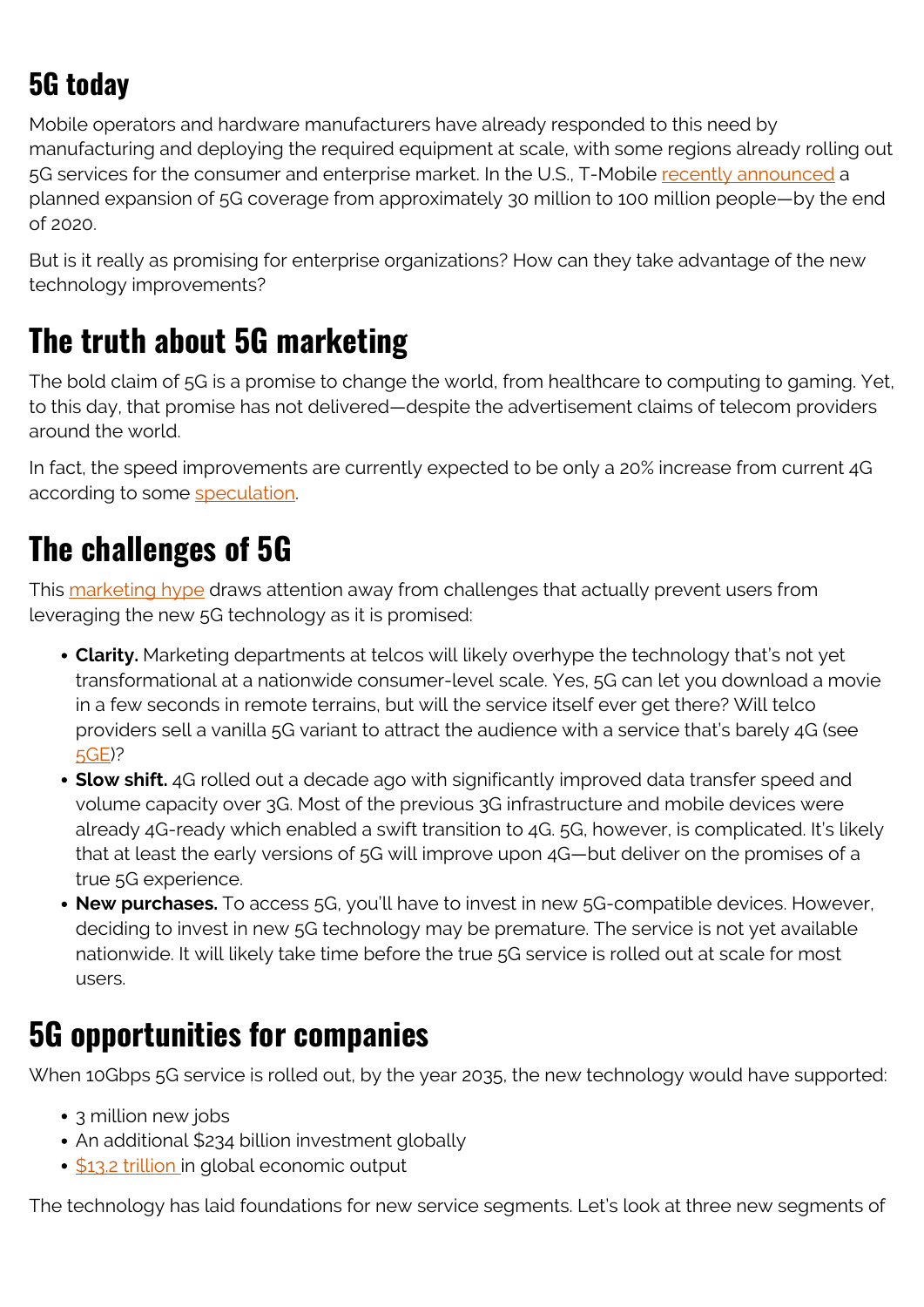#### **Enhanced Mobile Broadband**

5G will power new immersive experiences through AR/VR. Advanced AI technologies will empower end-users with data-driven services on their devices.

Enterprises can take advantage of intelligent and information-rich services to better engage their consumer base. More accurate and tailored advertisements will lead to better business opportunities locally. mobile and remote working will emerge as a viable solution to address the talent shortage for most tech jobs.

#### **Mission-critical communications**

AR/VR capabilities will make remote communications effective for critical functions such as manufacturing, medical procedures, and utility infrastructure maintenance:

- Emergency service agencies will no longer be limited by low-speed data transfer and service coverage issues.
- Unmanned Aerial Vehicles (UAVs) can be effectively deployed for search and rescue operations in remote locations with 10Gbps 5G millimeter wave communications access.

#### **Massive IoT**

Compute processing is moving from [centralized data centers](https://blogs.bmc.com/blogs/data-center-tiers-important/) and coming closer to [the edge of the](https://blogs.bmc.com/blogs/intelligent-edge/) [connectivity network,](https://blogs.bmc.com/blogs/intelligent-edge/) which is densely populated by low power IoT devices. 5G gigabit speed and low-latency wireless connectivity will produce high demand for massive IoT technologies in applications such as:

- Smart manufacturing
- Smart metering
- Environmental monitoring
- Wearable e-health

Devices in small form factors that are sensitive to latency and have low power capacity will be deployed at scale. Anything that can benefit from connectivity can be connected effectively using 5G.

## **Will 5G deliver?**

No doubt 5G will deliver some benefits to some user groups. But will 5G usher in the sweeping revolution the telecom industry has promised? It's too early to tell. For now, know that 5G has plenty of potential—mostly untested.

## **Additional resources**

For related reading, explore these resources:

- [BMC Business of IT Blog](https://blogs.bmc.com/blogs/categories/business-of-it/)
- [The Ascent of 5G Holds Bold Promise for Healthcare](https://blogs.bmc.com/blogs/5g-in-healthcare/)